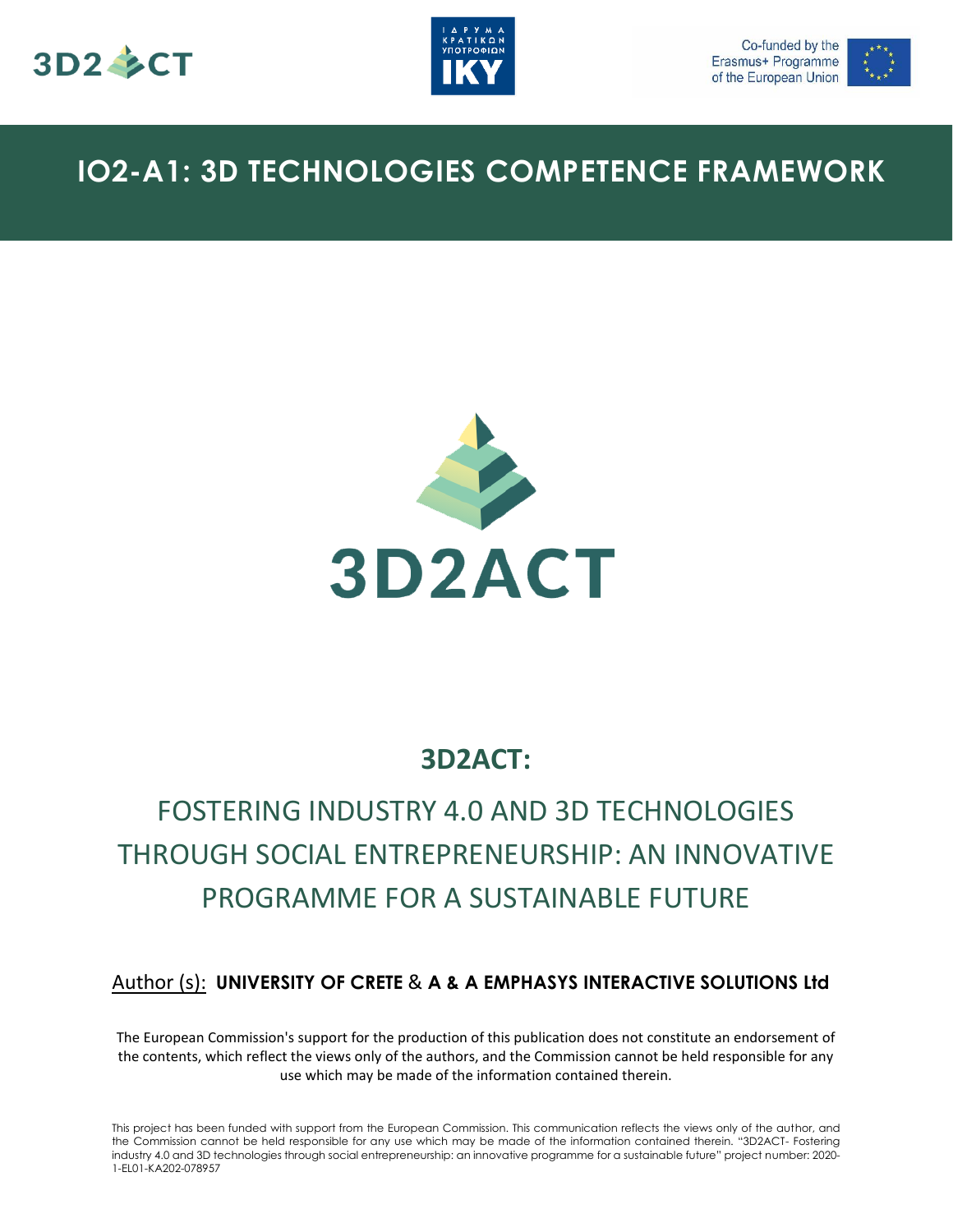





## **3D TECHNOLOGIES COMPETENCE FRAMEWORK**

## **PROJECT INFORMATION**

#### **PROJECT ACRONYM:**

3D2ACT

#### **PROJECT TITLE:**

FOSTERING INDUSTRY 4.0 AND 3D TECHNOLOGIES THROUGH SOCIAL ENTREPRENEURSHIP: AN INNOVATIVE PROGRAMME FOR A SUSTAINABLE FUTURE

#### **PROJECT NUMBER:**

2020-1-EL01-KA202-078957

#### **WEBSITE:**

<https://3d2act.eu/>

#### **CONSORTIUM:** PARTNER LIST

- **NATIONAL CENTER FOR SCIENTIFIC RESEARCH "DEMOKRITOS" (GREECE)**
- **EUROPEAN DIGITAL LEARNING NETWORK** (Italy)
- **POLITEKNIKA IKASTEGIA TXORIERRI S.COOP** (Spain)
- **A & A EMPHASYS INTERACTIVE SOLUTIONS Ltd** (Cyprus)
- **STICHTING INCUBATOR (Netherlands)**
- **REGIONAL DIRECTORATE EDUCATION OF CRETE** (Greece)
- **UNIVERSITY OF CRETE** (Greece)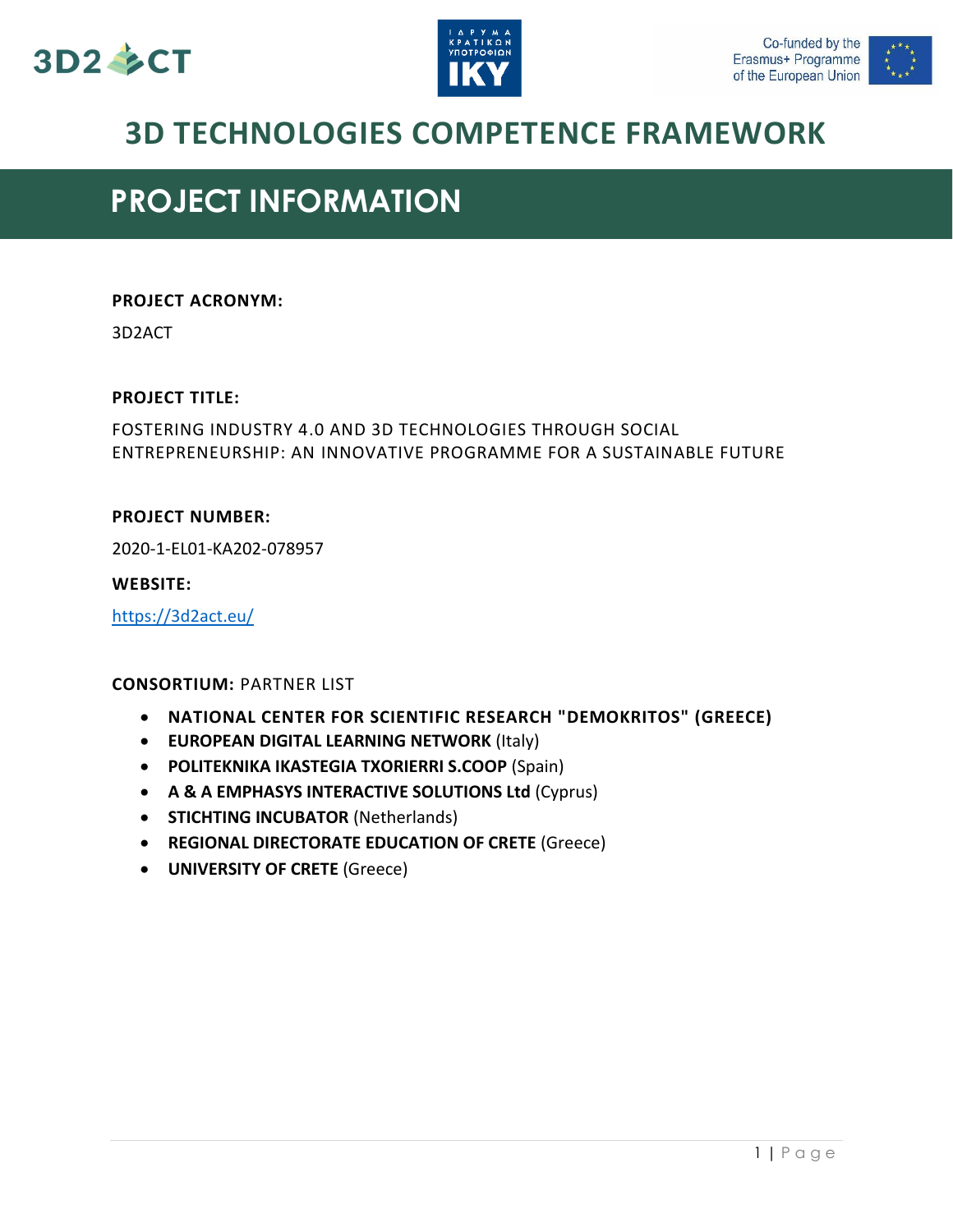





# **TABLE OF CONTENTS**

## Contents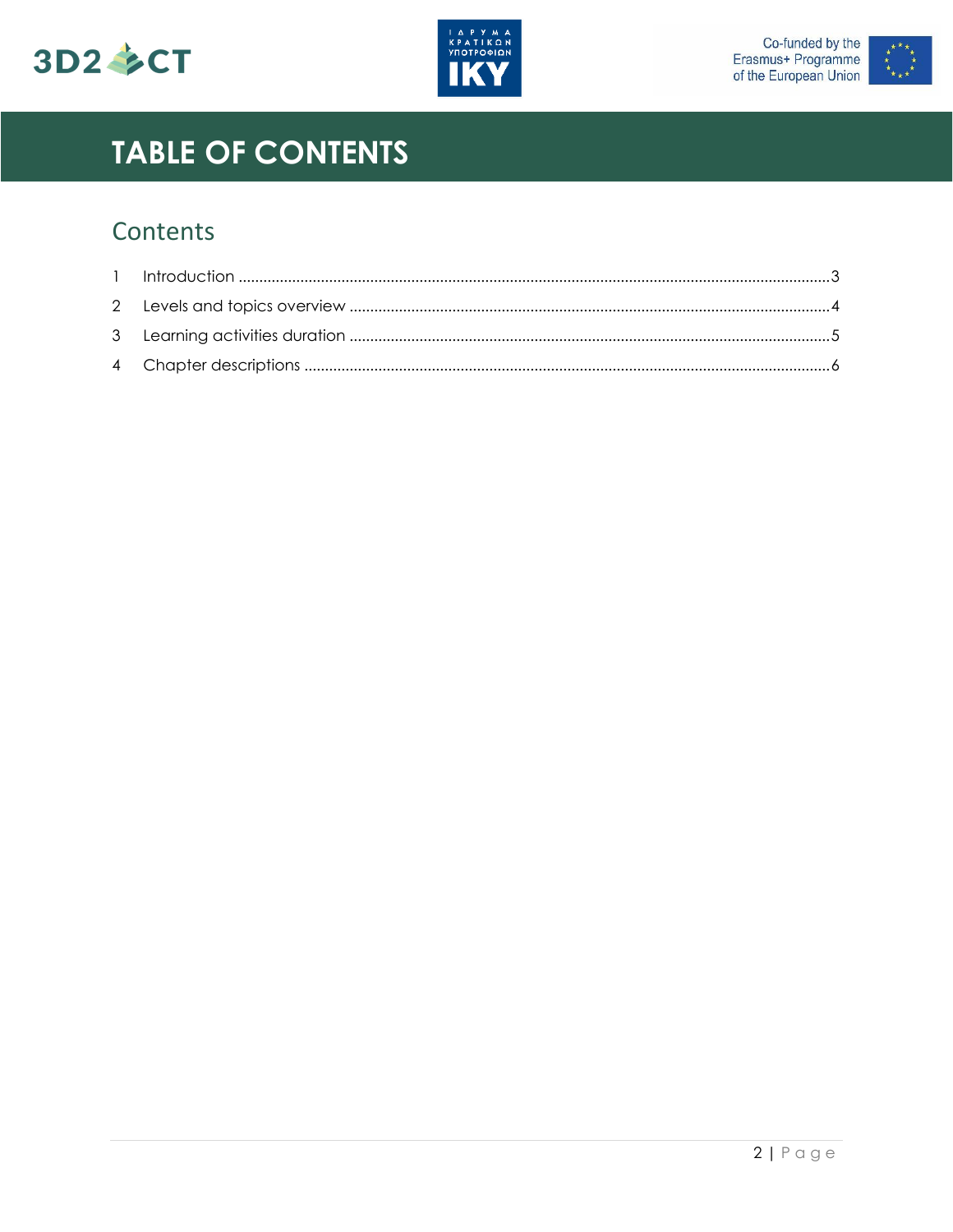





### <span id="page-3-0"></span>1 INTRODUCTION

The following Competence Framework regarding 3D Technologies (Design, Modelling and Printing) is basically the Syllabus of the 3D2ACT Project.

It is divided into three (3) distinct levels, each of which comprises three (3) chapters. There is also a final chapter related to troubleshooting issues and how to solve them.

The following sections, present the levels and chapters in detail together with their durations for both VET teachers and students.

Finally, the Competence Framework (Syllabus) is presented analytically per level and chapter, analysing the following:

- Topic/Purpose
- Goals/Objectives
- Duration (Teacher/Student)
- Pre-requisites
- Expected outcomes (general and 3D technologies related)
- Knowledge & skills acquired
- Soft skills acquired
- Associated badge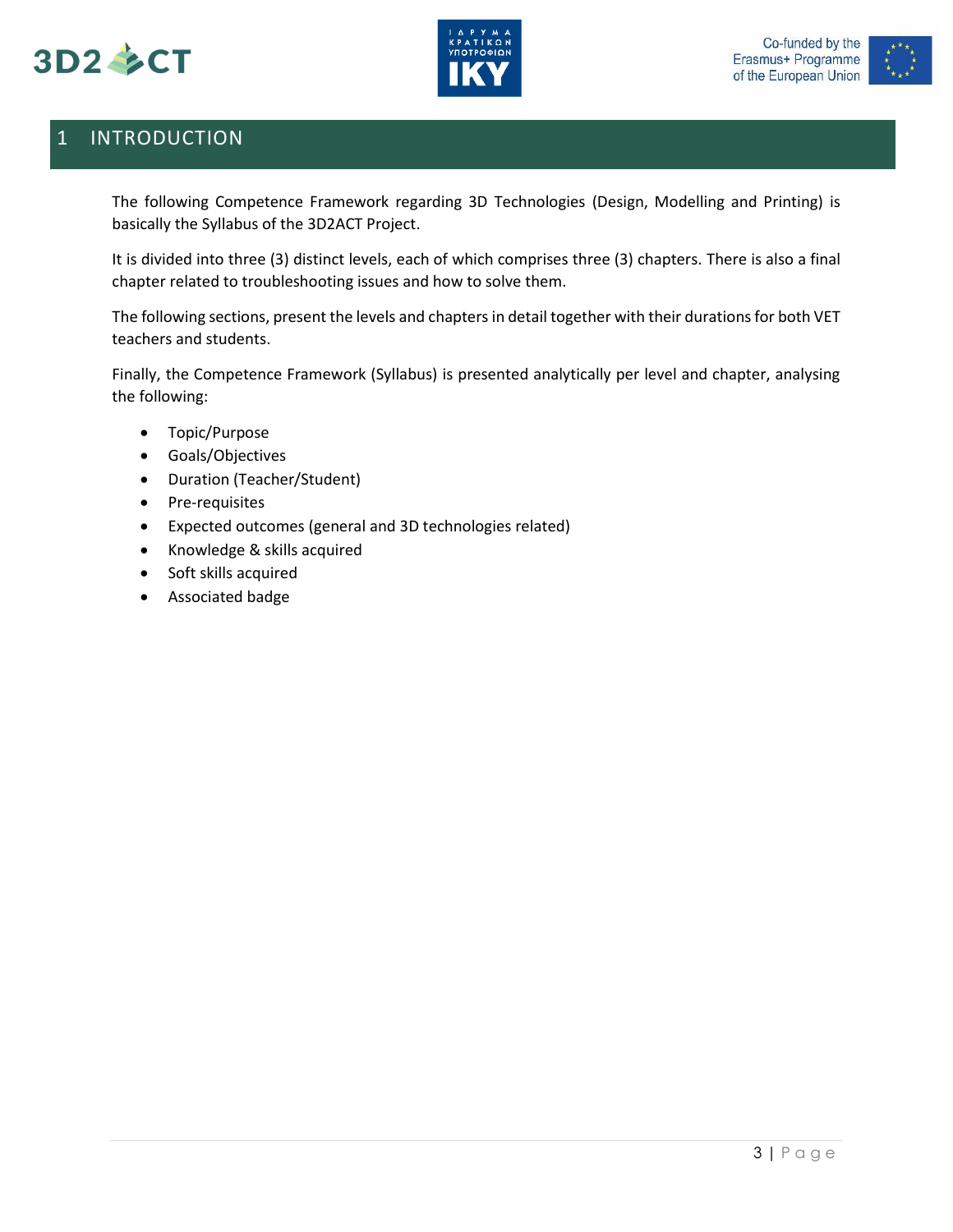





### <span id="page-4-0"></span>2 LEVELS AND TOPICS OVERVIEW

**Level 1: 3D-P-Beginner** (Novice Level: Basic Competences)

Chapter 1.1: Introduction to 3D Printing

Chapter 1.2: Designing and acquiring 3D Models

Chapter 1.3: 3D Printer basics and preparation for the first print

**Level 2: 3D-P-Competent** (Intermediate Level: Mastering the Basics and Beyond)

Chapter 2.1: Creating 3D Designs with CAD Software

Chapter 2.2: Slicing Software in depth tutorial

Chapter 2.3: Hands-on training: customizing and printing simple designs

**Level 3:3D-P-Proficient** (Advanced Level: Specialized Competences)

Chapter 3.1: Advanced 3D design topics

Chapter 3.2: Post-processing 3D prints

Chapter 3.3: Working with other materials

#### **Cross level material**

Chapter 4.1: 3D Printing Troubleshooting Guide (Common problems and how to avoid or solve them)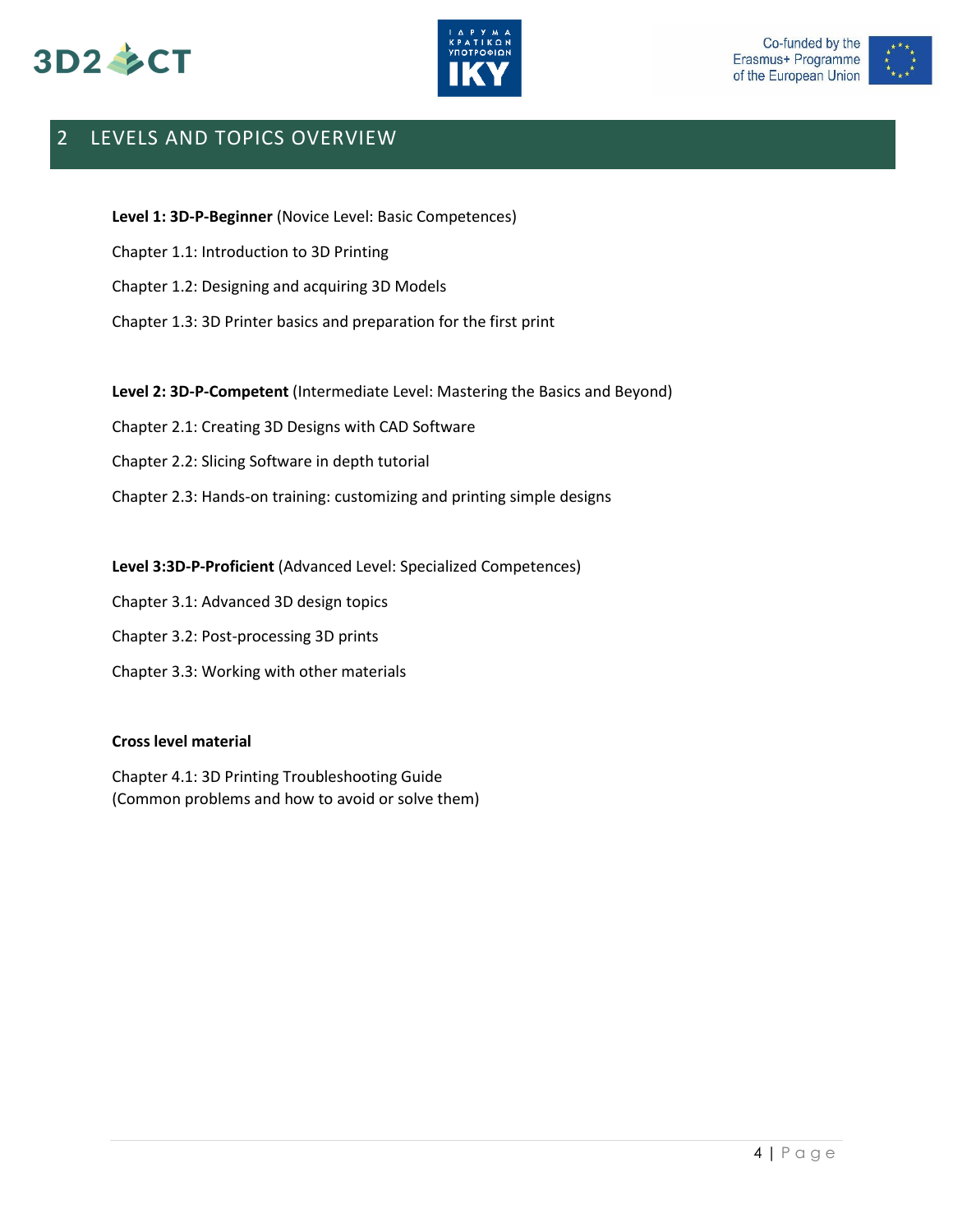





### <span id="page-5-0"></span>3 LEARNING ACTIVITIES DURATION

As described in the proposal, approximately **50 hours** will be dedicated on blended learning activities (face-to-face or online depending on the Level) including VET trainers in-service training (IO5-A2).

The consortium agreed on the following division:

- 45 hours for IO2 learning activities
- 5 hours for IO3 learning activities

More specifically, IO2 learning activities and their duration are described in the following table:

| <b>Lesson plans</b>                                                        | <b>Duration</b><br>(teaching hours)     | <b>Notes</b>                         |
|----------------------------------------------------------------------------|-----------------------------------------|--------------------------------------|
| Chapter 1.1: Introduction to 3D Printing                                   | 3/2                                     | Teacher/Student<br>approx. 3:2 ratio |
| Chapter 1.2: Getting 3D Models                                             | 4/3                                     |                                      |
| Chapter 1.3: 3D Printer basics and preparation for the first print         | 4/3                                     |                                      |
| Chapter 2.1: Creating 3D Designs with CAD Software                         | 6/5                                     |                                      |
| Chapter 2.2: Slicing Software in depth tutorial                            | 2/1                                     |                                      |
| Chapter 2.3: Hands-on training: customizing and printing simple<br>designs | 6/5                                     |                                      |
| Chapter 3.1: Advanced 3D design topics                                     | $\overline{2}$                          | Possibly online                      |
| Chapter 3.2: Post-processing 3D prints                                     | $\mathbf{1}$                            | Possibly online                      |
| Chapter 3.3: Working with other materials                                  | $\overline{2}$                          | Possibly online                      |
| Chapter 4.1: 3D Printing Troubleshooting Guide                             | $1 - 2$                                 | Possibly online                      |
| <b>Total</b>                                                               | $25/19 = 44$<br>+6-7 possibly<br>online |                                      |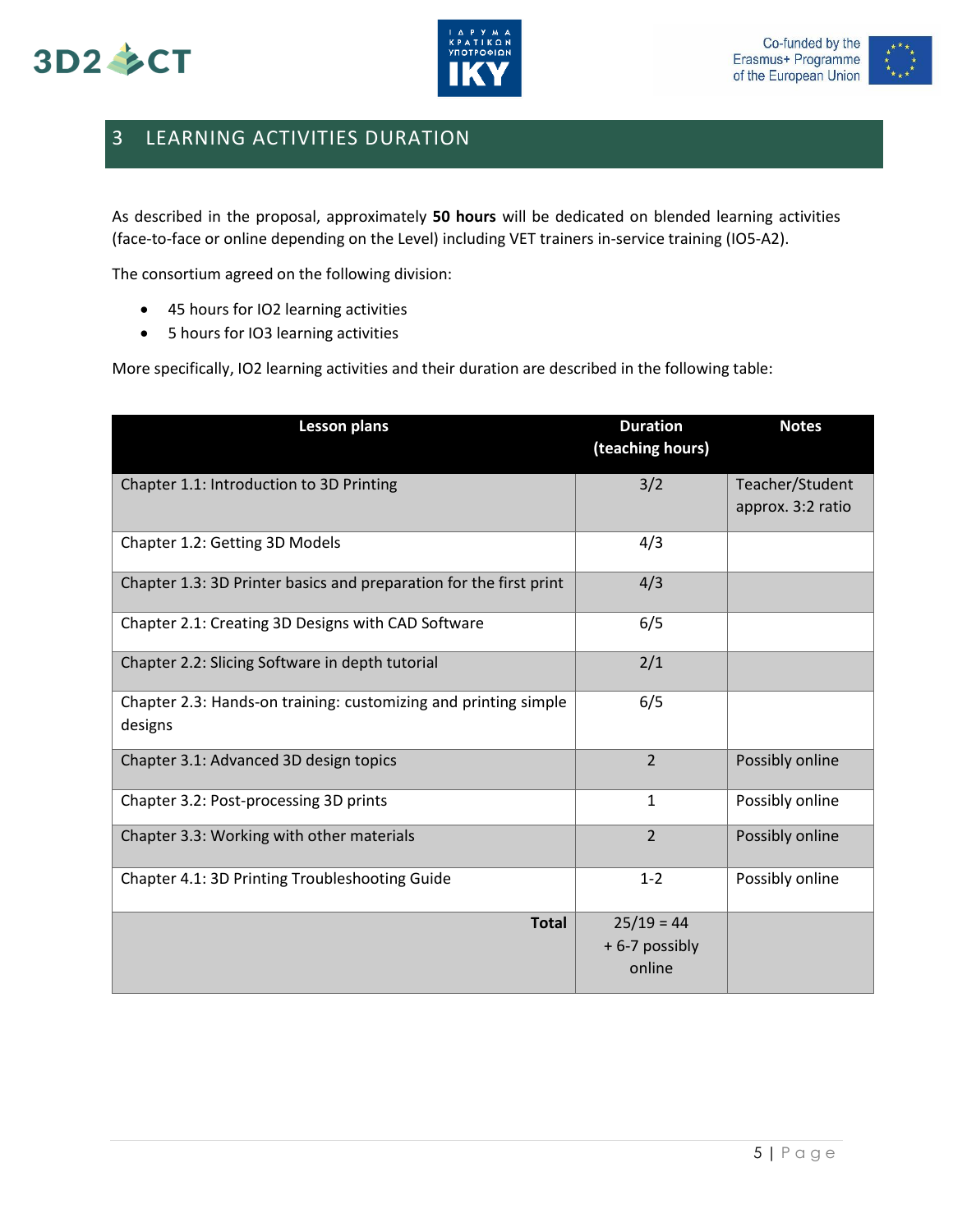





### <span id="page-6-0"></span>4 CHAPTER DESCRIPTIONS

| <b>Chapter overview</b>                                              |                                                                                                                                                                                                                                                                                                                                                                                                                                                                           |  |
|----------------------------------------------------------------------|---------------------------------------------------------------------------------------------------------------------------------------------------------------------------------------------------------------------------------------------------------------------------------------------------------------------------------------------------------------------------------------------------------------------------------------------------------------------------|--|
| <b>Chapter ID</b>                                                    | 1.1: Introduction to 3D Printing                                                                                                                                                                                                                                                                                                                                                                                                                                          |  |
| Level                                                                | Level 1: 3D-P-Beginner (Novice Level: Basic Competences)                                                                                                                                                                                                                                                                                                                                                                                                                  |  |
| <b>Topic/Purpose</b>                                                 | Introduction to the world of 3D Printing and its' applications. Why learn about 3D<br>Printing                                                                                                                                                                                                                                                                                                                                                                            |  |
| Goals/Objectives                                                     | Learn about the basic concepts of 3D Printing, the different 3D printer types and<br>materials, and 3D printing limitations. Environmental and practical aspects of<br>decentralize manufacturing. Example applications of 3D printing in Industry and in<br>other sectors.                                                                                                                                                                                               |  |
| <b>Duration</b><br>(Teacher/Student)                                 | 3/2 hours                                                                                                                                                                                                                                                                                                                                                                                                                                                                 |  |
| <b>Pre-requisites</b>                                                | Knowledge: None                                                                                                                                                                                                                                                                                                                                                                                                                                                           |  |
|                                                                      | Software: None                                                                                                                                                                                                                                                                                                                                                                                                                                                            |  |
|                                                                      | <b>Equipment: None</b>                                                                                                                                                                                                                                                                                                                                                                                                                                                    |  |
|                                                                      | <b>Consumables: None</b>                                                                                                                                                                                                                                                                                                                                                                                                                                                  |  |
| <b>Expected outcomes</b><br>(general and 3D<br>technologies related) | At the end of this chapter, students must be able to:<br>Identify the different types and methods of 3D printing<br>$\bullet$<br>Understanding of the basic scientific principles behind 3D printing<br>$\bullet$<br>Recognize the basic components and functionality of a 3D printer<br>$\bullet$<br>Realize the potential impact of 3D-P and the possibilities for<br>$\bullet$<br>entrepreneurship and career opportunities from the acquisition of related<br>skills. |  |
| Knowledge & skills<br>acquired                                       | Basic principles of (FDM) 3D printing<br>$\bullet$<br>Benefits, challenges and advantages/disadvantages of 3D-P<br>3D-P pipeline, software and additional equipment needed to generate a 3D<br>printed product                                                                                                                                                                                                                                                            |  |
| Soft skills acquired                                                 | Imagination<br>$\bullet$<br>Divergent thinking<br>$\bullet$<br>Communication (both listening and speaking skills)<br>$\bullet$<br><b>Organizational skills</b><br><b>Critical thinking</b><br>Flexibility/Adaptability<br>Situational awareness                                                                                                                                                                                                                           |  |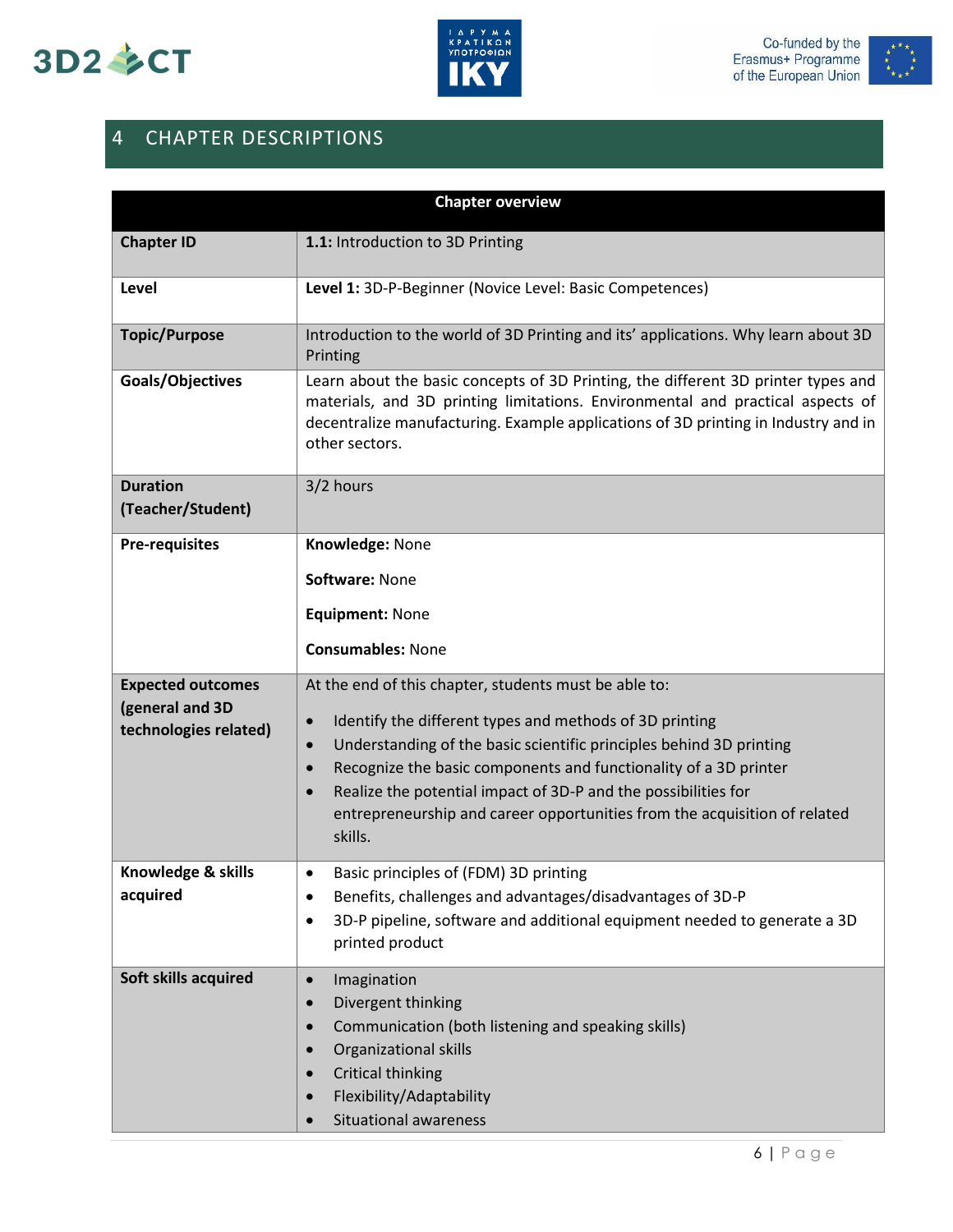





|                         | Focus on a specific task<br>$\bullet$<br>Goal setting<br>$\bullet$ |
|-------------------------|--------------------------------------------------------------------|
| <b>Associated badge</b> | <b>LEVEL 1.1</b><br>3D2 SCT                                        |

| <b>Chapter overview</b>                                              |                                                                                                                                                                                                                                                                                                                                                                                                                                                         |  |
|----------------------------------------------------------------------|---------------------------------------------------------------------------------------------------------------------------------------------------------------------------------------------------------------------------------------------------------------------------------------------------------------------------------------------------------------------------------------------------------------------------------------------------------|--|
| <b>Chapter ID</b>                                                    | 1.2: Designing and acquiring 3D Models                                                                                                                                                                                                                                                                                                                                                                                                                  |  |
| Level                                                                | Level 1: 3D-P-Beginner (Novice Level: Basic Competences)                                                                                                                                                                                                                                                                                                                                                                                                |  |
| <b>Topic/Purpose</b>                                                 | Different ways of acquiring or creating 3D models for 3D-P                                                                                                                                                                                                                                                                                                                                                                                              |  |
| Goals/Objectives                                                     | Common functionality of a 3D design software (CAD software), 3D modelling<br>principles and design considerations for 3D-P. Introduction to 3D Scanning (how it<br>works, scanning considerations and applications). 3D models discovery and<br>retrieval (e.g. free online repositories like <i>Thingiverse</i> and <i>Thangs3D</i> ), support<br>communities and forums, and other useful resources (e.g. online tutorials,<br>YouTube channels etc.) |  |
| <b>Duration</b><br>(Teacher/Student)                                 | 4/3 hours                                                                                                                                                                                                                                                                                                                                                                                                                                               |  |
| <b>Pre-requisites</b>                                                | Knowledge: Chapter 1.1<br>Software: Free account to the online CAD software TinkerCAD<br>Equipment: PC with Internet connection, [optional: caliper or other measuring<br>tool]<br><b>Consumables: None</b>                                                                                                                                                                                                                                             |  |
| <b>Expected outcomes</b><br>(general and 3D<br>technologies related) | At the end of this chapter, students must be able to:<br>Follow and complete the tutorial using 1-2 practical examples/exercises<br>$\bullet$<br>Produce 1-2 simple (generic) 3D models as practical example/tutorial.<br>Use applications/tools to design models for 3D printing and make their own<br>$\bullet$<br>creations<br>Learn to use the online CAD software TinkerCAD                                                                        |  |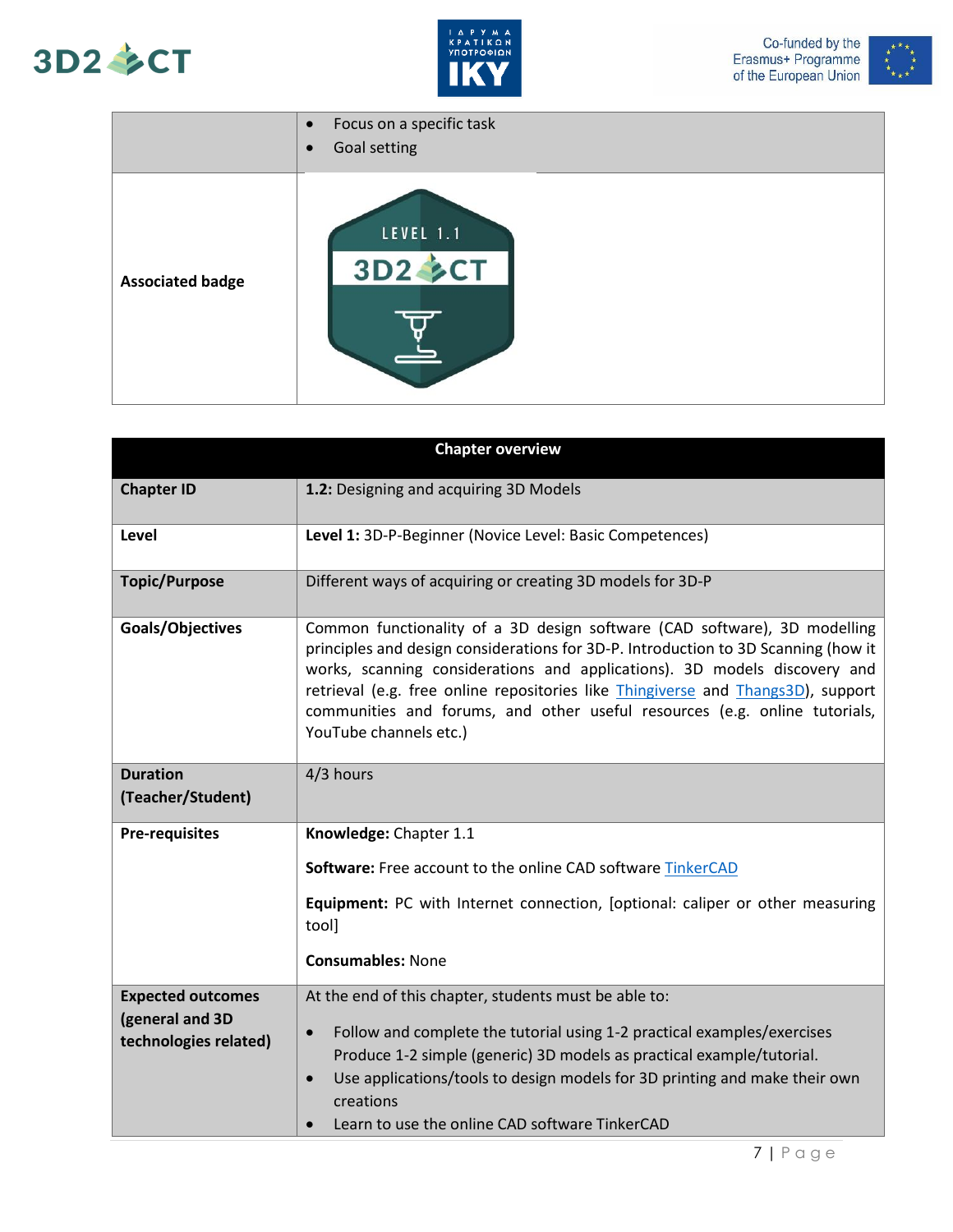





|                                | Understand the principles of photogrammetry and 3D model scanning<br>$\bullet$                                                                                                                                                                                                                                                                                                                                                                                                                                                                                                           |
|--------------------------------|------------------------------------------------------------------------------------------------------------------------------------------------------------------------------------------------------------------------------------------------------------------------------------------------------------------------------------------------------------------------------------------------------------------------------------------------------------------------------------------------------------------------------------------------------------------------------------------|
| Knowledge & skills<br>acquired | Basics of modeling/navigating in TinkerCAD and creation of 3D models using<br>$\bullet$<br>simple geometrical shapes<br>3D models acquisition from (free) online repositories<br>$\bullet$<br>Ability to import, modify and customize existing 3D models using TinkerCAD<br>$\bullet$<br>and export .stl files to be used in a slicer software                                                                                                                                                                                                                                           |
| Soft skills acquired           | Imagination<br>$\bullet$<br>Creativity<br>$\bullet$<br>Divergent thinking<br>$\bullet$<br>Teamwork<br>$\bullet$<br><b>Collaboration skills</b><br>$\bullet$<br>Communication (both listening and speaking skills)<br>$\bullet$<br>Problem solving<br>$\bullet$<br>Information discovery and retrieval<br>$\bullet$<br>Critical thinking<br>$\bullet$<br>Flexibility/Adaptability<br>$\bullet$<br>Experimenting<br>$\bullet$<br>Improvisation<br>$\bullet$<br><b>Situational awareness</b><br>$\bullet$<br>Focus on a specific task<br>$\bullet$<br>Goal setting<br>$\bullet$<br>Patience |
| <b>Associated badge</b>        | LEVEL 1.2<br>3D2 多CT                                                                                                                                                                                                                                                                                                                                                                                                                                                                                                                                                                     |

| <b>Chapter overview</b> |                                                                                           |  |
|-------------------------|-------------------------------------------------------------------------------------------|--|
| <b>Chapter ID</b>       | 1.3: 3D Printer basics and preparation for the first print                                |  |
| Level                   | Level 1: 3D-P-Beginner (Novice Level: Basic Competences)                                  |  |
| <b>Topic/Purpose</b>    | How to prepare a 3D model for printing and how to successfully print your first<br>model. |  |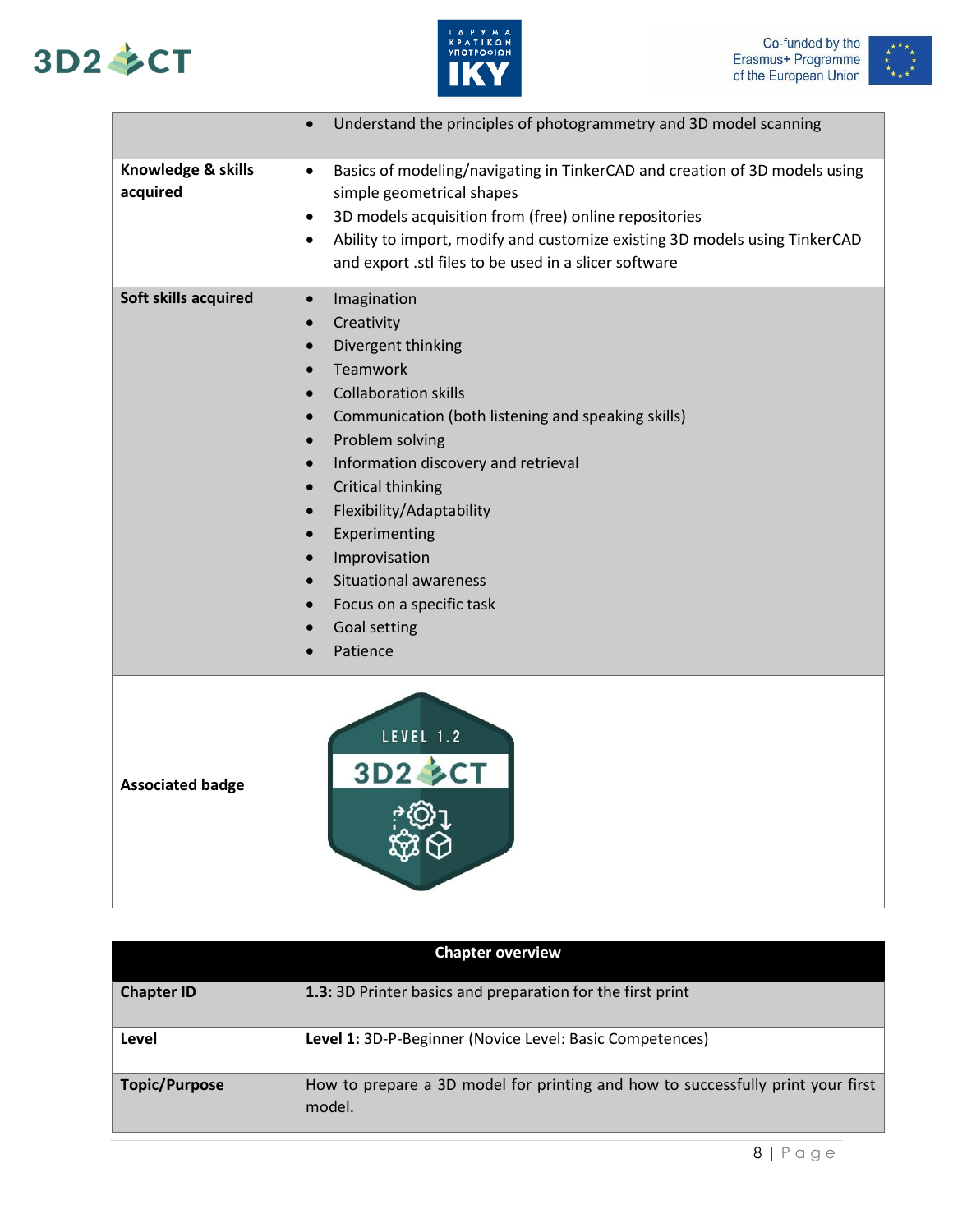



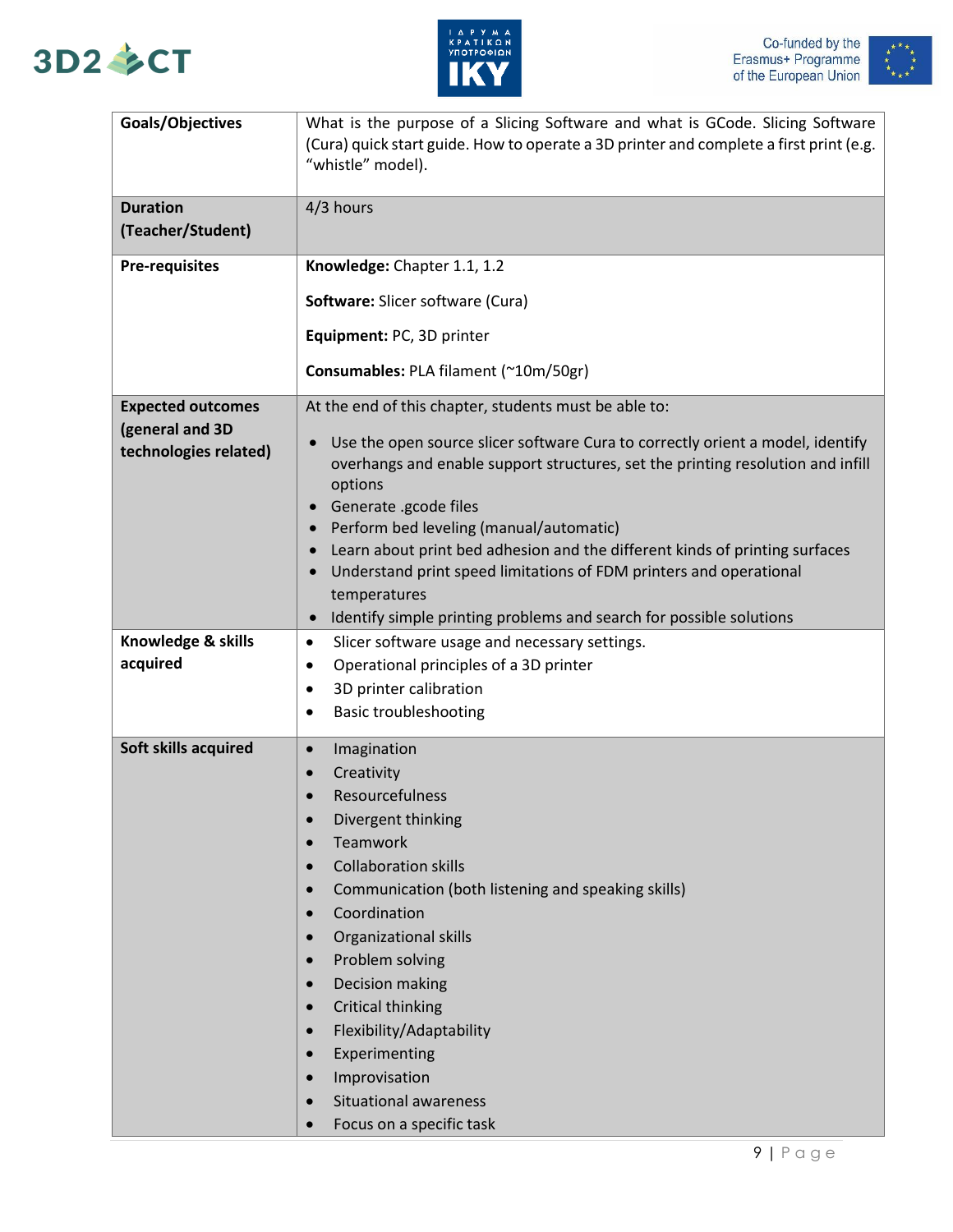







|                         | Time management<br>$\bullet$<br>Goal setting<br>$\bullet$<br>Patience<br>$\bullet$ |
|-------------------------|------------------------------------------------------------------------------------|
| <b>Associated badge</b> | LEVEL 1.3<br>3D2 <b>CT</b>                                                         |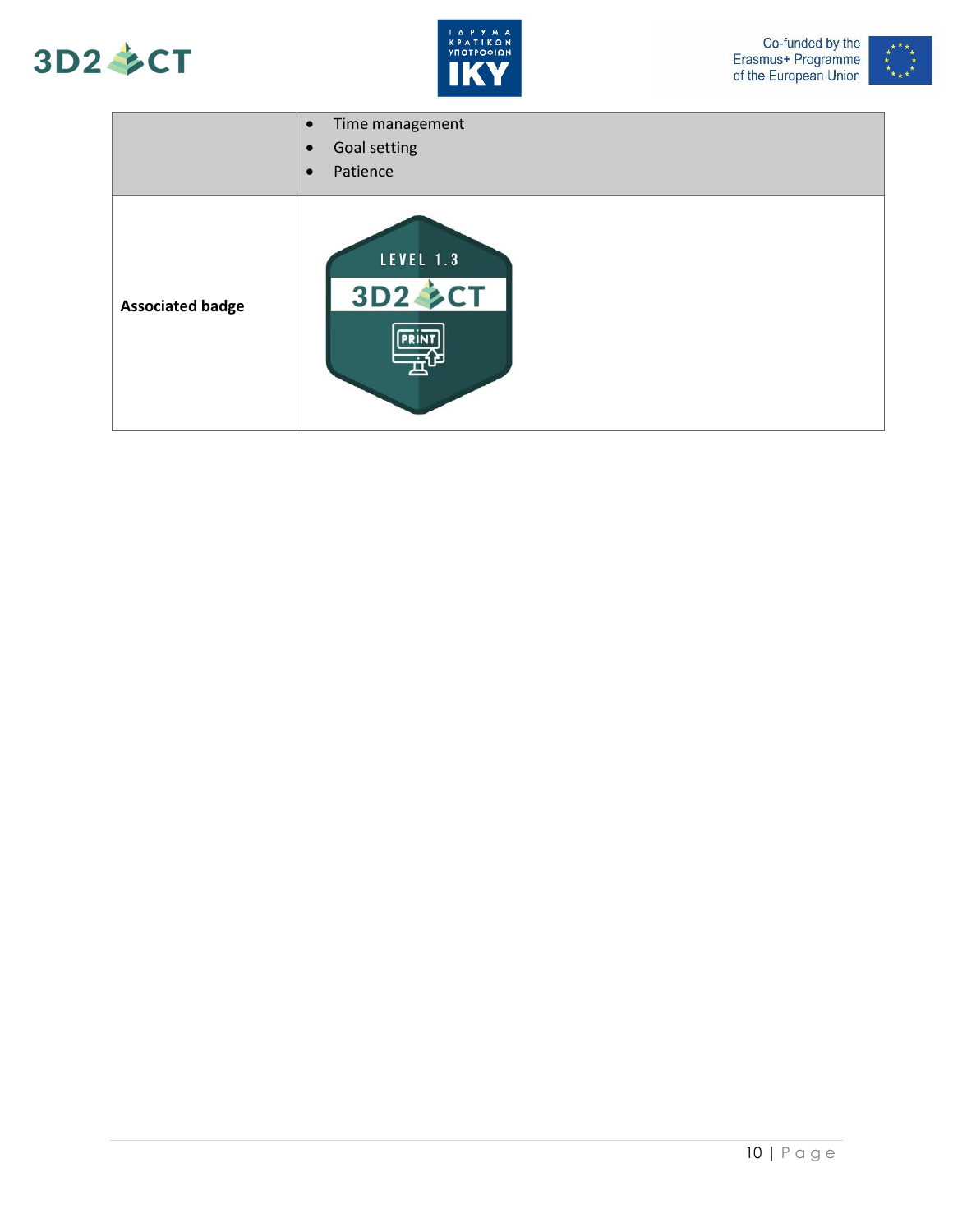





| <b>Chapter overview</b>                     |                                                                                                                                      |  |
|---------------------------------------------|--------------------------------------------------------------------------------------------------------------------------------------|--|
| <b>Chapter ID</b>                           | 2.1: Creating 3D Designs with CAD Software                                                                                           |  |
| Level                                       | Level 2: 3D-P-Competent (Intermediate Level: Mastering the Basics and Beyond)                                                        |  |
| <b>Topic/Purpose</b>                        | Tinkercad tutorial and practical exercises in using CAD Software.                                                                    |  |
| Goals/Objectives                            | Produce 2 functional/practical 3D models (that can be used in real life) using the<br>provided worksheets e.g. spinner, balloon car  |  |
| <b>Duration</b><br>(Teacher/Student)        | 6/5 hours                                                                                                                            |  |
| <b>Pre-requisites</b>                       | Knowledge: Chapter 1.2                                                                                                               |  |
|                                             | Software: CAD software (TinkerCAD)                                                                                                   |  |
|                                             | Equipment: PC, [optional: caliper or other measuring tool]                                                                           |  |
|                                             | <b>Consumables: None</b>                                                                                                             |  |
|                                             |                                                                                                                                      |  |
| <b>Expected outcomes</b><br>(general and 3D | At the end of this chapter, students must be able to:                                                                                |  |
| technologies related)                       | Place a shape to add or remove material<br>$\bullet$                                                                                 |  |
|                                             | Move, rotate, and adjust shapes freely in space<br>$\bullet$<br>Group together a set of shapes to create complex models<br>$\bullet$ |  |
|                                             | Produce a 3D model from a 2D design<br>$\bullet$                                                                                     |  |
| Knowledge & skills                          | Adequate familiarity with TinkerCAD<br>$\bullet$                                                                                     |  |
| acquired                                    | 3D design choices and their implementation<br>$\bullet$                                                                              |  |
|                                             | Experimentation, solutions' generation, and problem solving<br>٠                                                                     |  |
|                                             | Ability to export 3D model files from TinkerCAD<br>$\bullet$                                                                         |  |
| Soft skills acquired                        | Imagination<br>$\bullet$                                                                                                             |  |
|                                             | Creativity<br>$\bullet$                                                                                                              |  |
|                                             | Resourcefulness                                                                                                                      |  |
|                                             | Divergent thinking<br>$\bullet$                                                                                                      |  |
|                                             | Teamwork<br>$\bullet$                                                                                                                |  |
|                                             | <b>Collaboration skills</b><br>$\bullet$                                                                                             |  |
|                                             | Communication (both listening and speaking skills)<br>$\bullet$                                                                      |  |
|                                             | Coordination<br>$\bullet$                                                                                                            |  |
|                                             | Organizational skills<br>$\bullet$                                                                                                   |  |
|                                             | Problem solving<br>$\bullet$                                                                                                         |  |
|                                             | Decision making<br>$\bullet$                                                                                                         |  |
|                                             | <b>Critical thinking</b><br>$\bullet$                                                                                                |  |
|                                             | Flexibility/Adaptability<br>$\bullet$                                                                                                |  |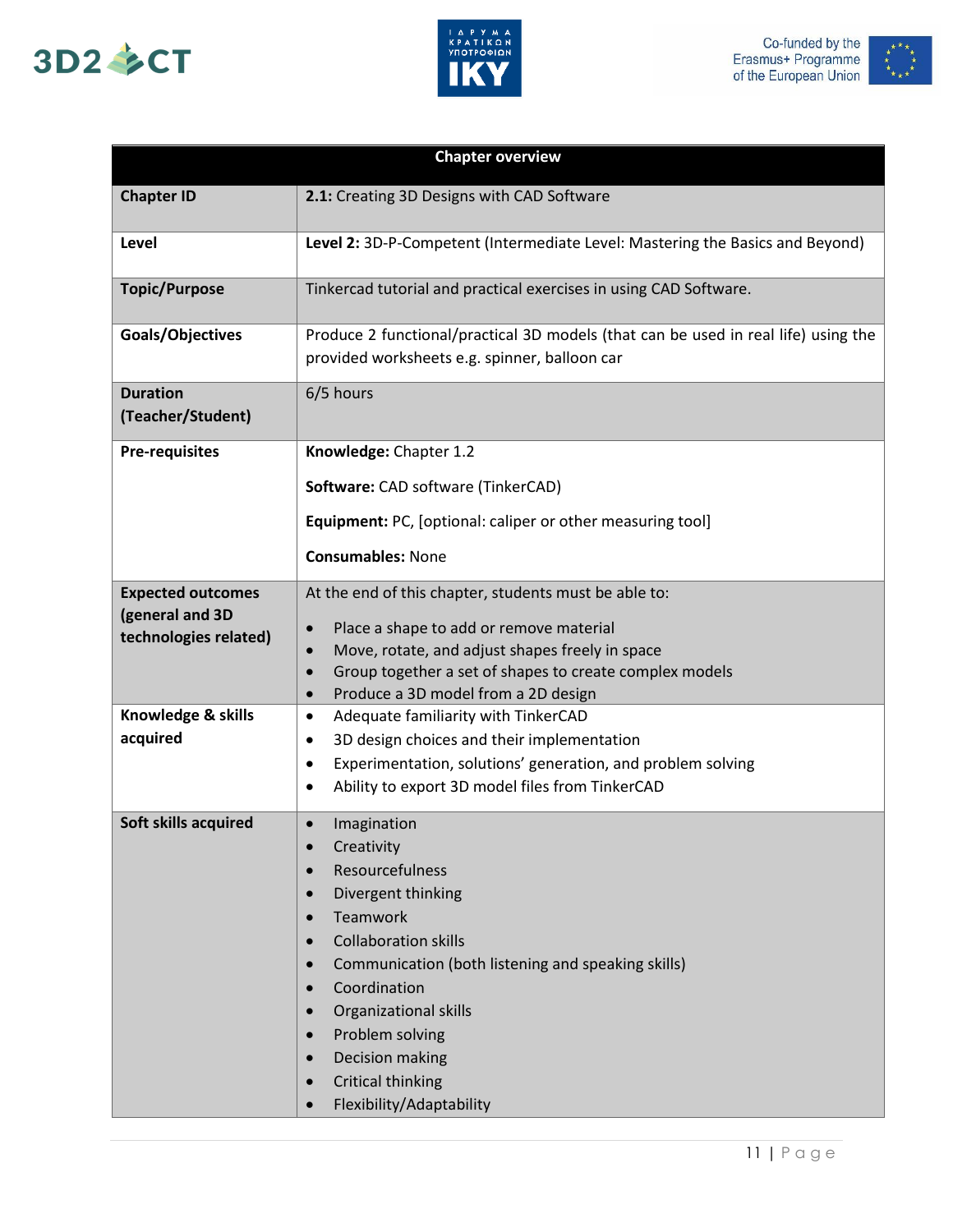





|                         | Experimenting<br>$\bullet$                |
|-------------------------|-------------------------------------------|
|                         | Improvisation<br>$\bullet$                |
|                         | <b>Situational awareness</b><br>$\bullet$ |
|                         | Focus on a specific task<br>$\bullet$     |
|                         | Time management<br>$\bullet$              |
|                         | Goal setting<br>$\bullet$                 |
|                         | Patience<br>$\bullet$                     |
| <b>Associated badge</b> | LEVEL 2.1<br><b>3D2 SCT</b>               |

| <b>Chapter overview</b>                                              |                                                                                                                                                                                                                                                 |  |
|----------------------------------------------------------------------|-------------------------------------------------------------------------------------------------------------------------------------------------------------------------------------------------------------------------------------------------|--|
| <b>Chapter ID</b>                                                    | 2.2: Slicing Software in depth tutorial                                                                                                                                                                                                         |  |
| Level                                                                | Level 2: 3D-P-Competent (Intermediate Level: Mastering the Basics and Beyond)                                                                                                                                                                   |  |
| <b>Topic/Purpose</b>                                                 | Full operating knowledge of Cura and slicer software in general. How different<br>settings affect a print job.                                                                                                                                  |  |
| Goals/Objectives                                                     | Overview and walkthrough of the most important Cura advanced settings. How to<br>modify a print job with Cura plugins and starting/ending G-code. The importance<br>of preview and layer inspection.                                            |  |
| <b>Duration</b><br>(Teacher/Student)                                 | $2/1$ hours                                                                                                                                                                                                                                     |  |
| <b>Pre-requisites</b>                                                | Knowledge: Chapter 1.3<br>Software: Slicer software (Cura)<br>Equipment: PC<br><b>Consumables: None</b>                                                                                                                                         |  |
| <b>Expected outcomes</b><br>(general and 3D<br>technologies related) | At the end of this chapter, students must be able to:<br>Understand when and where to use support material and how to identify<br>$\bullet$<br>critical overhangs<br>Produce stronger 3D models using different infill types and wall thickness |  |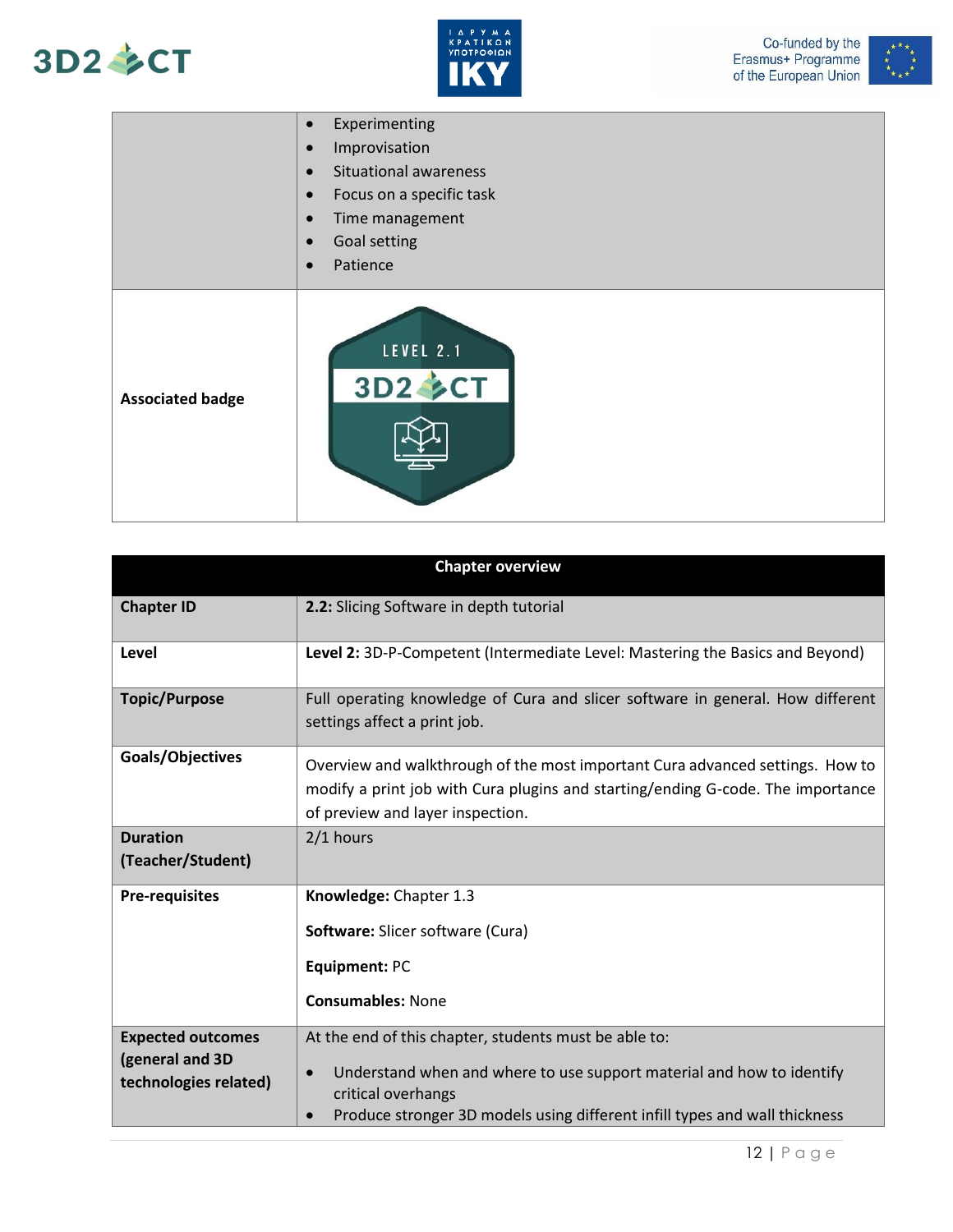





|                                | Increase the model quality and resolution<br>$\bullet$                                                                                                                                                                                                                                                                                                                                                                                                                                                                                                                                                                    |
|--------------------------------|---------------------------------------------------------------------------------------------------------------------------------------------------------------------------------------------------------------------------------------------------------------------------------------------------------------------------------------------------------------------------------------------------------------------------------------------------------------------------------------------------------------------------------------------------------------------------------------------------------------------------|
| Knowledge & skills<br>acquired | Advanced features and settings in Cura<br>$\bullet$<br>Scaling and re-orientation of a 3D model<br>$\bullet$<br>How to preview the print layers and identify possible problems<br>$\bullet$<br>How to modify a print job with Cura plugins<br>$\bullet$<br>Understanding the tradeoff between detailed prints, stiffness and overall<br>$\bullet$<br>print time                                                                                                                                                                                                                                                           |
| Soft skills acquired           | Imagination<br>$\bullet$<br>Creativity<br>$\bullet$<br>Resourcefulness<br>$\bullet$<br>Divergent thinking<br>$\bullet$<br>Communication (both listening and speaking skills)<br>$\bullet$<br>Organizational skills<br>$\bullet$<br>Problem solving<br>$\bullet$<br>Decision making<br>$\bullet$<br><b>Critical thinking</b><br>$\bullet$<br>Flexibility/Adaptability<br>$\bullet$<br>Experimenting<br>$\bullet$<br>Improvisation<br>$\bullet$<br><b>Situational awareness</b><br>$\bullet$<br>Focus on a specific task<br>$\bullet$<br>Time management<br>$\bullet$<br>Goal setting<br>$\bullet$<br>Patience<br>$\bullet$ |
| <b>Associated badge</b>        | LEVEL 2.2<br>3D2 SCT                                                                                                                                                                                                                                                                                                                                                                                                                                                                                                                                                                                                      |

| <b>Chapter overview</b> |                                                                               |
|-------------------------|-------------------------------------------------------------------------------|
| <b>Chapter ID</b>       | 2.3: Hands-on training: customizing and printing simple designs               |
| Level                   | Level 2: 3D-P-Competent (Intermediate Level: Mastering the Basics and Beyond) |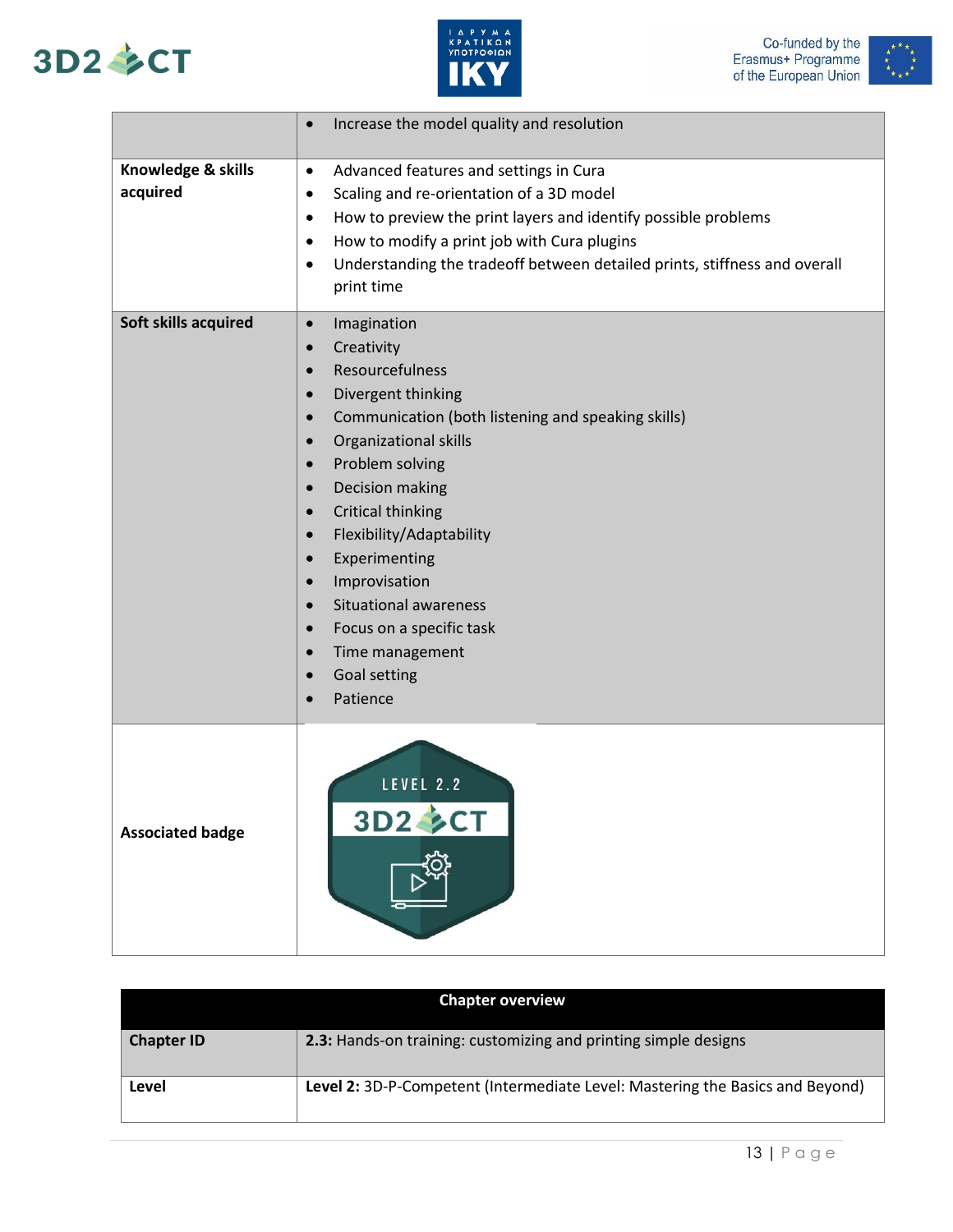





| <b>Topic/Purpose</b>                     | Gain additional design and printing experience by creating custom 3D objects for<br>practical everyday usage.                                                                             |
|------------------------------------------|-------------------------------------------------------------------------------------------------------------------------------------------------------------------------------------------|
| Goals/Objectives                         | Produce 2 functional 3D models that require customization and/or special design<br>considerations e.g. plastic bottle watering spout (or funnel or water bowl for pets),<br>fridge magnet |
| <b>Duration</b><br>(Teacher/Student)     | 6/5 hours                                                                                                                                                                                 |
| <b>Pre-requisites</b>                    | Knowledge: Chapter 1.2, 1.3, 2.1, 2.2                                                                                                                                                     |
|                                          | Software: CAD software, Slicer software                                                                                                                                                   |
|                                          | Equipment: PC, 3D printer, caliper (digital with 2 decimal digits precision) or other<br>measuring tool                                                                                   |
|                                          | Consumables: PLA filament (~150m/100gr)                                                                                                                                                   |
| <b>Expected outcomes</b>                 | At the end of this chapter, students must be able to:                                                                                                                                     |
| (general and 3D<br>technologies related) | Experiment with rapid prototyping and testing techniques                                                                                                                                  |
|                                          | Work fluently with 3D design and 3D printing<br>$\bullet$                                                                                                                                 |
| Knowledge & skills                       | How to design and measure with precision<br>$\bullet$                                                                                                                                     |
| acquired                                 | Alignment of objects                                                                                                                                                                      |
|                                          | Assemble sets of parts<br>٠                                                                                                                                                               |
|                                          | Modification of existing 3D models using TinkerCAD<br>٠                                                                                                                                   |
| Soft skills acquired                     | Imagination<br>$\bullet$                                                                                                                                                                  |
|                                          | Creativity<br>$\bullet$                                                                                                                                                                   |
|                                          | Resourcefulness<br>$\bullet$                                                                                                                                                              |
|                                          | Divergent thinking<br>$\bullet$                                                                                                                                                           |
|                                          | Teamwork<br>Collaboration skills                                                                                                                                                          |
|                                          | Communication (both listening and speaking skills)<br>$\bullet$                                                                                                                           |
|                                          | Coordination<br>$\bullet$                                                                                                                                                                 |
|                                          | Organizational skills                                                                                                                                                                     |
|                                          | Problem solving                                                                                                                                                                           |
|                                          | Decision making                                                                                                                                                                           |
|                                          | <b>Critical thinking</b><br>$\bullet$                                                                                                                                                     |
|                                          | Flexibility/Adaptability                                                                                                                                                                  |
|                                          | Experimenting                                                                                                                                                                             |
|                                          | Improvisation                                                                                                                                                                             |
|                                          | <b>Situational awareness</b>                                                                                                                                                              |
|                                          | Focus on a specific task                                                                                                                                                                  |
|                                          | Time management                                                                                                                                                                           |
|                                          | Goal setting                                                                                                                                                                              |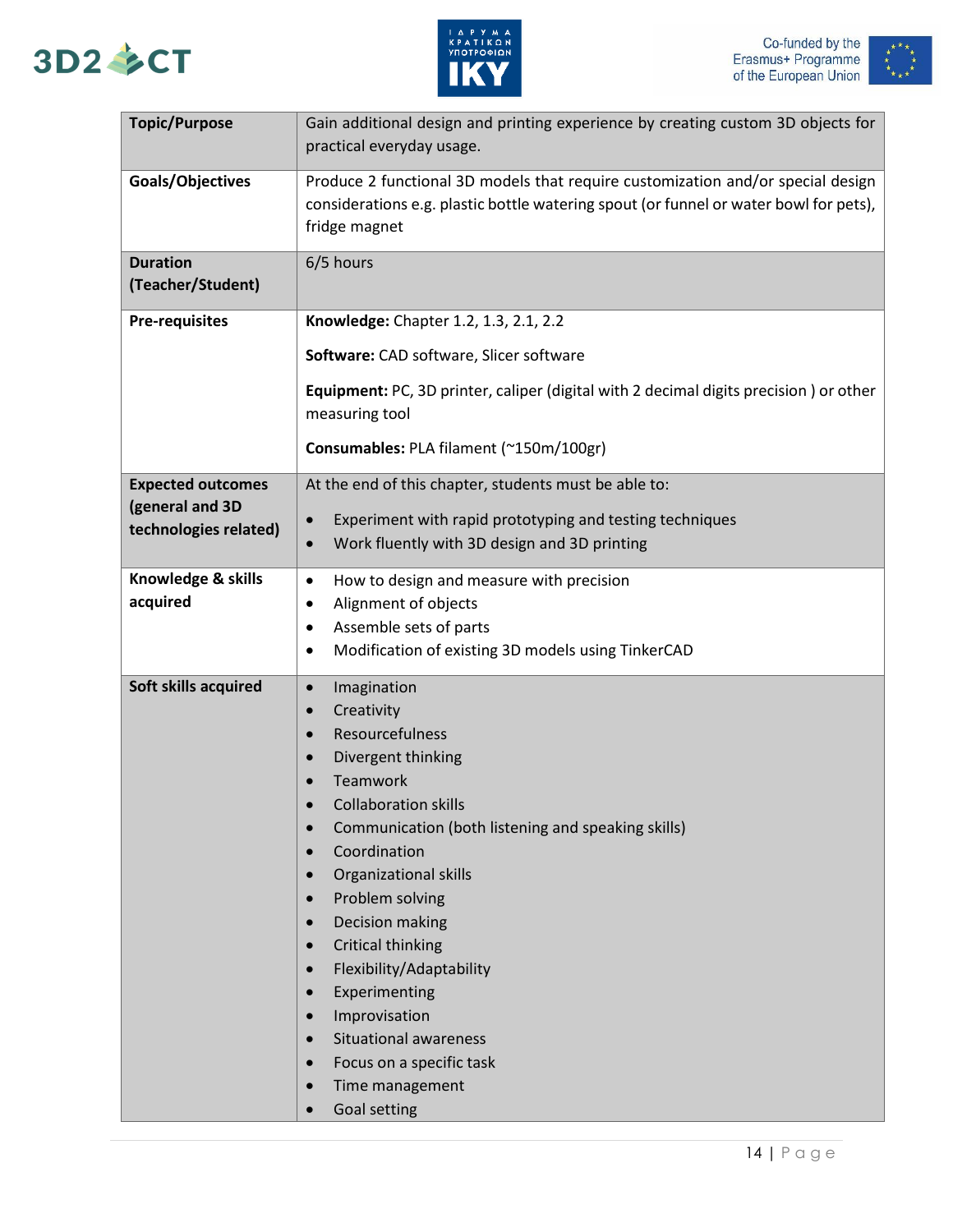





|                         | Patience<br>$\bullet$              |
|-------------------------|------------------------------------|
| <b>Associated badge</b> | <b>LEVEL 2.3</b><br><b>3D2 SCT</b> |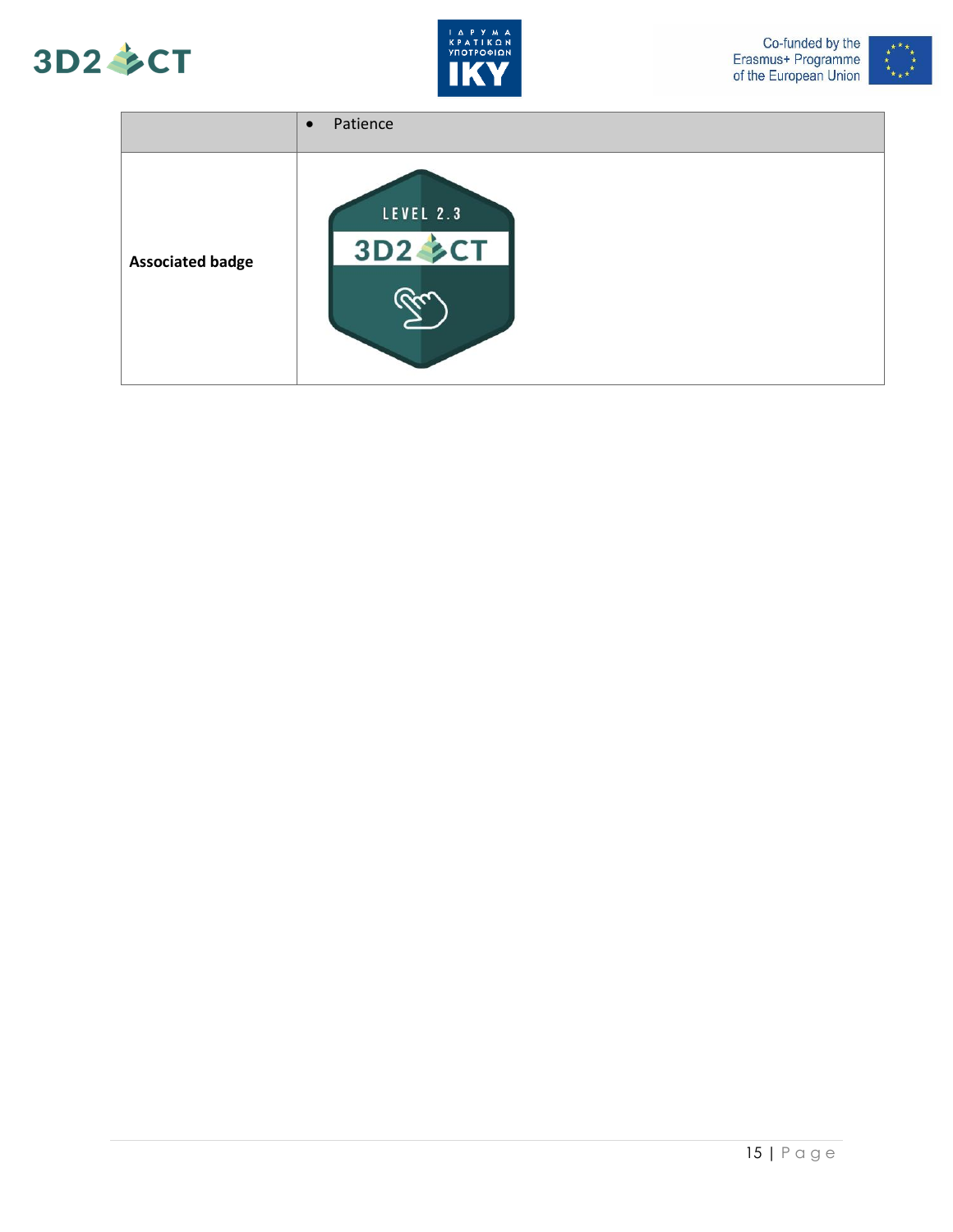# 3D2 多CT





| <b>Chapter overview</b>                                              |                                                                                                                                                                                                                                                                                                                                                                                                                                                                                                |
|----------------------------------------------------------------------|------------------------------------------------------------------------------------------------------------------------------------------------------------------------------------------------------------------------------------------------------------------------------------------------------------------------------------------------------------------------------------------------------------------------------------------------------------------------------------------------|
| <b>Chapter ID</b>                                                    | 3.1: Advanced 3D design topics                                                                                                                                                                                                                                                                                                                                                                                                                                                                 |
| Level                                                                | Level 3: 3D-P-Proficient (Advanced Level: Specialized Competences)                                                                                                                                                                                                                                                                                                                                                                                                                             |
| <b>Topic/Purpose</b>                                                 | Using special purpose or more advanced CAD software (like OnShape or Fusion360)<br>for engineering.                                                                                                                                                                                                                                                                                                                                                                                            |
| Goals/Objectives                                                     | Produce 1-2 engineering related 3D models e.g. print-in-place, compliant<br>mechanisms, articulated parts, gears                                                                                                                                                                                                                                                                                                                                                                               |
| <b>Duration</b><br>(Teacher/Student)                                 | 2 hours                                                                                                                                                                                                                                                                                                                                                                                                                                                                                        |
| <b>Pre-requisites</b>                                                | Knowledge: Chapter 1.2, 2.1                                                                                                                                                                                                                                                                                                                                                                                                                                                                    |
|                                                                      | Software: CAD software (OnShape/Fusion360)                                                                                                                                                                                                                                                                                                                                                                                                                                                     |
|                                                                      | Equipment: PC, caliper measuring tool                                                                                                                                                                                                                                                                                                                                                                                                                                                          |
|                                                                      | <b>Consumables: None</b>                                                                                                                                                                                                                                                                                                                                                                                                                                                                       |
| <b>Expected outcomes</b><br>(general and 3D<br>technologies related) | At the end of this chapter, students must be able to:<br>Calculate and employ tolerances and offsets<br>$\bullet$<br>Experiment, generate solutions, and solve problems<br>$\bullet$<br>Apply STEM principles<br>$\bullet$                                                                                                                                                                                                                                                                     |
| Knowledge & skills<br>acquired                                       | Awareness of geometry and geometrical transformations<br>$\bullet$<br>Alignment of objects<br>$\bullet$<br>Design and measure with precision<br>$\bullet$<br>3D design tips & tricks<br>$\bullet$<br>Advanced topics regarding mesh repair and mesh editing                                                                                                                                                                                                                                    |
| Soft skills acquired                                                 | Imagination<br>$\bullet$<br>Creativity<br>$\bullet$<br>Resourcefulness<br>$\bullet$<br>Divergent thinking<br><b>Teamwork</b><br>$\bullet$<br><b>Collaboration skills</b><br>$\bullet$<br>Communication (both listening and speaking skills)<br>$\bullet$<br>Coordination<br>$\bullet$<br>Organizational skills<br>$\bullet$<br>Problem solving<br>$\bullet$<br>Decision making<br>$\bullet$<br><b>Critical thinking</b><br>$\bullet$<br>Flexibility/Adaptability<br>$\bullet$<br>Experimenting |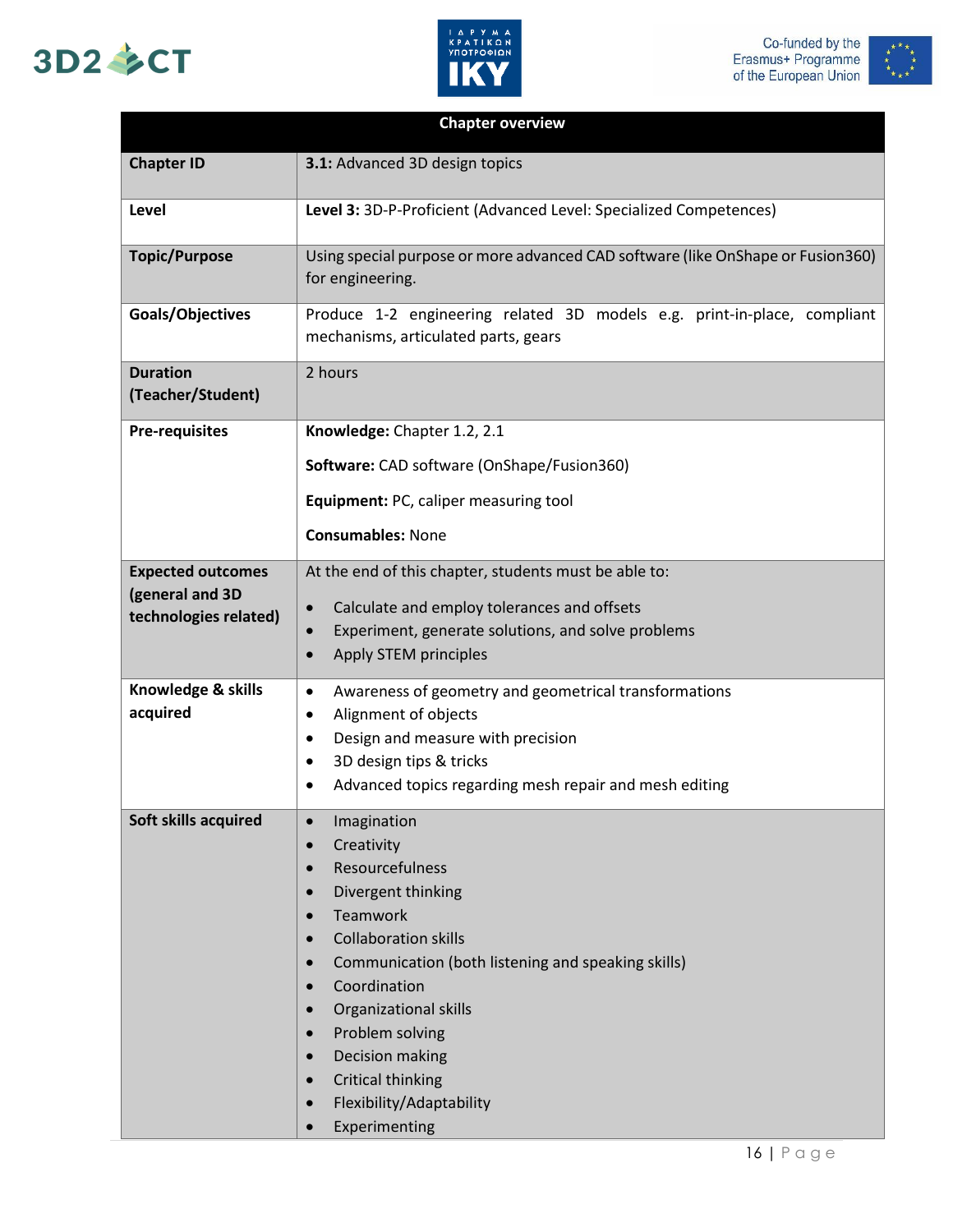





|                         | Improvisation<br>$\bullet$<br><b>Situational awareness</b><br>$\bullet$<br>Focus on a specific task<br>$\bullet$<br>Time management<br>$\bullet$<br>Goal setting<br>$\bullet$<br>Patience<br>$\bullet$ |
|-------------------------|--------------------------------------------------------------------------------------------------------------------------------------------------------------------------------------------------------|
| <b>Associated badge</b> | LEVEL 3.1<br>3D2 SCT                                                                                                                                                                                   |

| <b>Chapter overview</b>                                              |                                                                                                                                                                                                             |
|----------------------------------------------------------------------|-------------------------------------------------------------------------------------------------------------------------------------------------------------------------------------------------------------|
| <b>Chapter ID</b>                                                    | 3.2: Post-processing 3D prints                                                                                                                                                                              |
| Level                                                                | Level 3: 3D-P-Proficient (Advanced Level: Specialized Competences)                                                                                                                                          |
| <b>Topic/Purpose</b>                                                 | Employing common post-processing activities like sanding, filling, priming, gluing,<br>painting. Other tasks that need to be applied on a printed part, or techniques used<br>to further enhance an object. |
| Goals/Objectives                                                     | Provide a finishing touch to treat and refine parts produced from a 3D printer.                                                                                                                             |
| <b>Duration</b><br>(Teacher/Student)                                 | 1 hour                                                                                                                                                                                                      |
| <b>Pre-requisites</b>                                                | Knowledge: None<br>Software: None<br><b>Equipment:</b> [optional: multitool, drill, hot-air gun ]<br>Consumables: Sand paper, paint, glue, filler/putty                                                     |
| <b>Expected outcomes</b><br>(general and 3D<br>technologies related) | At the end of this chapter, students must be able to:<br>Assemble multi-part prints<br>$\bullet$<br>Use nuts/bolts/screws to combine prints<br>$\bullet$                                                    |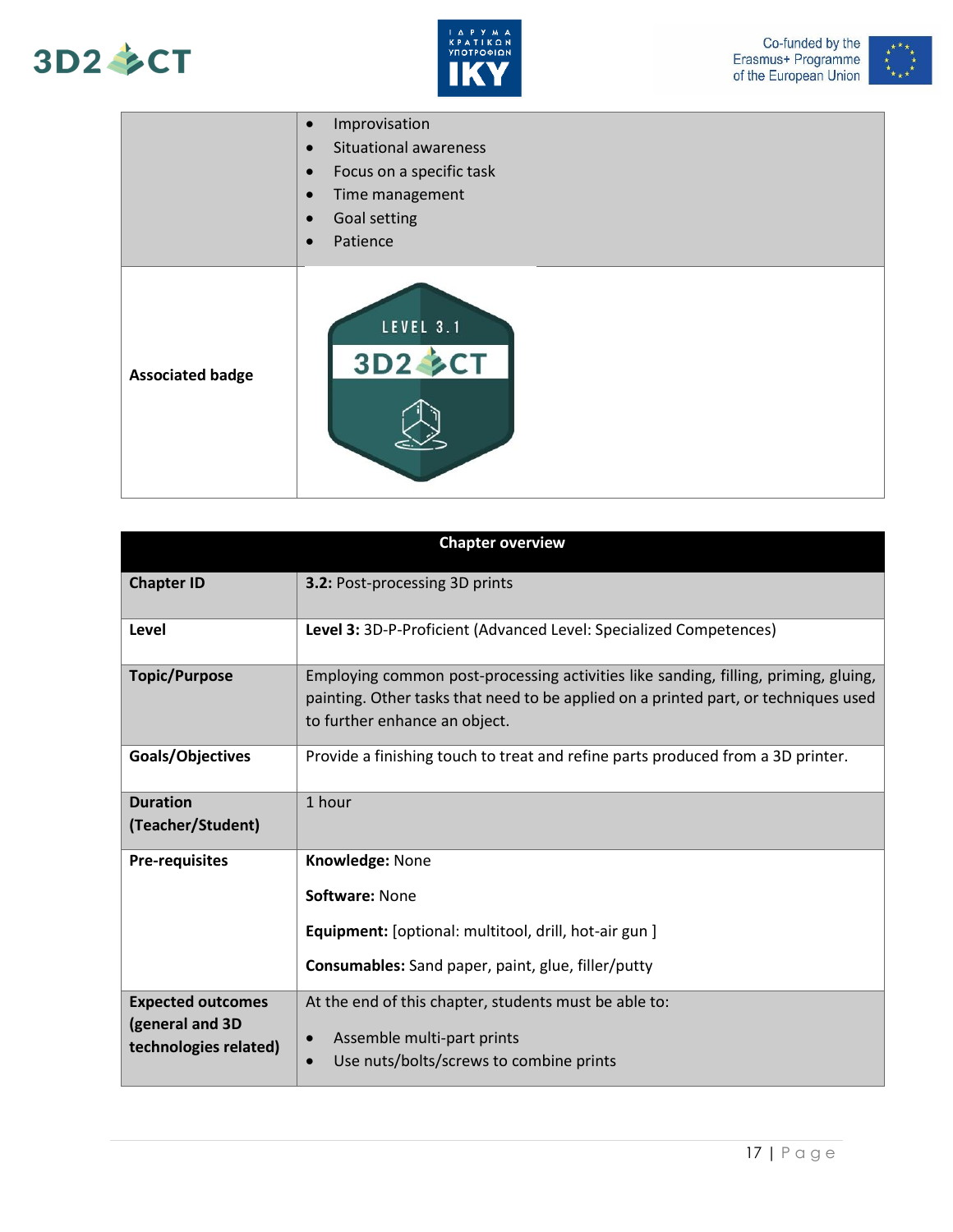







| Knowledge & skills<br>acquired | The most common post-processing activities on printed 3D products<br>$\bullet$<br>Post-processing tasks on a 3D printed part<br>$\bullet$<br>Modify the G-Code in Cura (Pause at height, Filament change for multi-<br>$\bullet$<br>colored prints, Time Lapses, etc.)                                                                                                                                                                                                                                                                             |
|--------------------------------|----------------------------------------------------------------------------------------------------------------------------------------------------------------------------------------------------------------------------------------------------------------------------------------------------------------------------------------------------------------------------------------------------------------------------------------------------------------------------------------------------------------------------------------------------|
| Soft skills acquired           | Imagination<br>$\bullet$<br>Creativity<br>$\bullet$<br>Resourcefulness<br>$\bullet$<br>Communication (both listening and speaking skills)<br>Coordination<br>Organizational skills<br>$\bullet$<br>Problem solving<br>$\bullet$<br>Decision making<br>$\bullet$<br><b>Critical thinking</b><br>$\bullet$<br>Flexibility/Adaptability<br>$\bullet$<br>Experimenting<br>$\bullet$<br>Improvisation<br>$\bullet$<br><b>Situational awareness</b><br>Focus on a specific task<br>$\bullet$<br>Time management<br>$\bullet$<br>Goal setting<br>Patience |
| <b>Associated badge</b>        | LEVEL 3.2<br>3D2 SCT                                                                                                                                                                                                                                                                                                                                                                                                                                                                                                                               |

| <b>Chapter overview</b> |                                                                                                                                                                          |
|-------------------------|--------------------------------------------------------------------------------------------------------------------------------------------------------------------------|
| <b>Chapter ID</b>       | <b>3.3: Working with other materials</b>                                                                                                                                 |
| Level                   | Level 3: 3D-P-Proficient (Advanced Level: Specialized Competences)                                                                                                       |
| <b>Topic/Purpose</b>    | Using different types of materials depending on their properties. Special issues<br>and 3D printer requirements for using flexible materials (e.g. TPU)                  |
| Goals/Objectives        | Produce at least one 3D model using flexible materials e.g. cell phone case or anti-<br>shock/vibration rubber feet or anti-slip pads or tires for remote controlled car |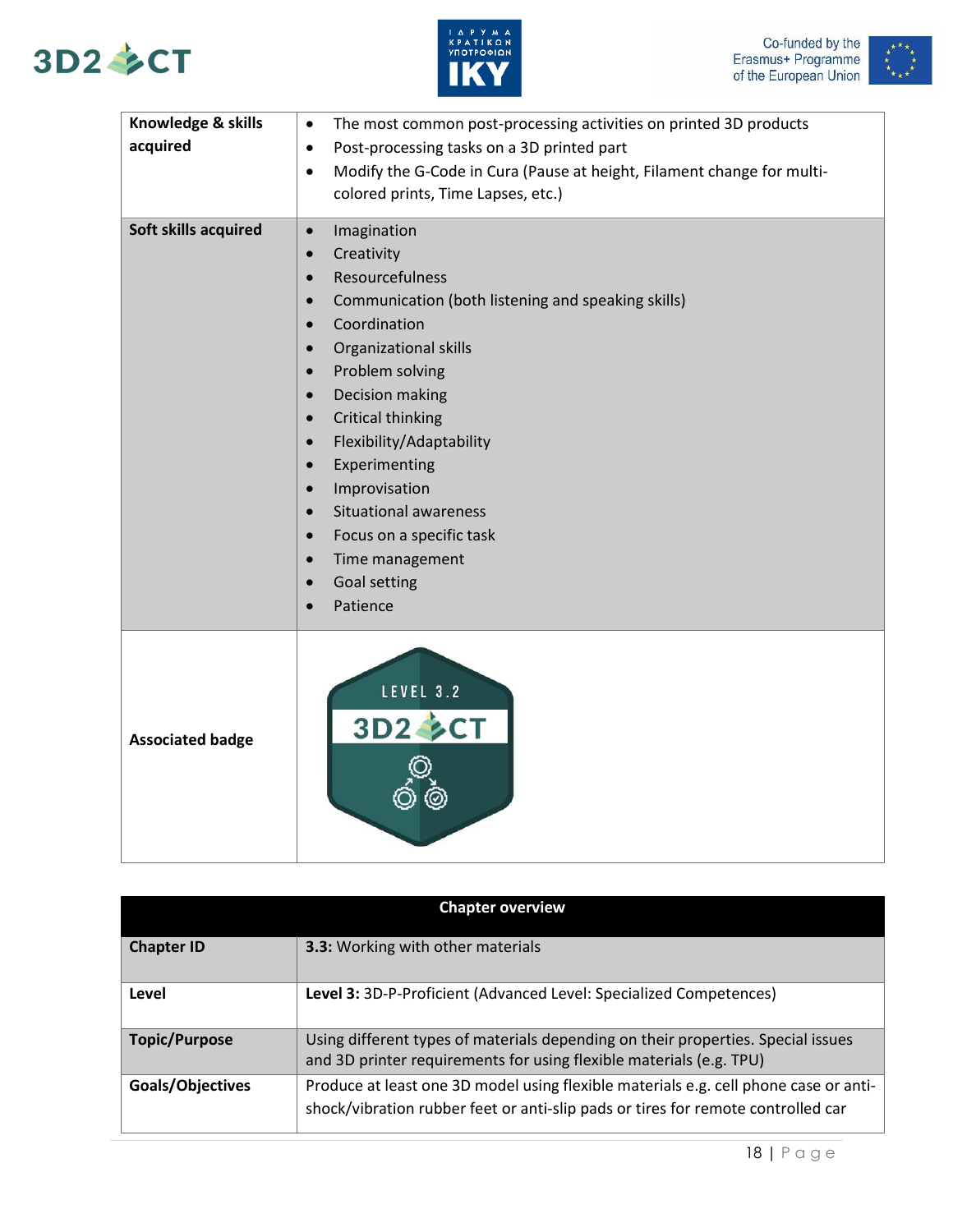





| <b>Duration</b>                                                      | 2 hours                                                                                                                                                                                                                                                                                                                                                                                                                                                                                                                                                                                                                                                          |
|----------------------------------------------------------------------|------------------------------------------------------------------------------------------------------------------------------------------------------------------------------------------------------------------------------------------------------------------------------------------------------------------------------------------------------------------------------------------------------------------------------------------------------------------------------------------------------------------------------------------------------------------------------------------------------------------------------------------------------------------|
| (Teacher/Student)                                                    |                                                                                                                                                                                                                                                                                                                                                                                                                                                                                                                                                                                                                                                                  |
| <b>Pre-requisites</b>                                                | Knowledge: Chapter 1.1, 1.2, 1.3, 2.1, 2.2                                                                                                                                                                                                                                                                                                                                                                                                                                                                                                                                                                                                                       |
|                                                                      | Software: CAD software, Slicer software                                                                                                                                                                                                                                                                                                                                                                                                                                                                                                                                                                                                                          |
|                                                                      | Equipment: PC, 3D printer                                                                                                                                                                                                                                                                                                                                                                                                                                                                                                                                                                                                                                        |
|                                                                      | Consumables: TPU (flexible) filament, PLA filament                                                                                                                                                                                                                                                                                                                                                                                                                                                                                                                                                                                                               |
| <b>Expected outcomes</b><br>(general and 3D<br>technologies related) | At the end of this chapter, students must be able to:<br>Design and print usable 3D models with other kinds of materials, like TPU<br>$\bullet$<br>(flexible)<br>Understand the changes required to the 3D model, slicer and 3D printer<br>$\bullet$<br>settings in order to print such materials                                                                                                                                                                                                                                                                                                                                                                |
| Knowledge & skills<br>acquired                                       | Necessary changes to the printing process for handling different materials<br>$\bullet$<br>Different print temperatures, bed adhesion and speed limitations<br>$\bullet$<br>Troubleshooting<br>٠                                                                                                                                                                                                                                                                                                                                                                                                                                                                 |
| Soft skills acquired                                                 | Imagination<br>$\bullet$<br>Creativity<br>$\bullet$<br>Resourcefulness<br>$\bullet$<br>Divergent thinking<br>$\bullet$<br>Teamwork<br><b>Collaboration skills</b><br>$\bullet$<br>Communication (both listening and speaking skills)<br>$\bullet$<br>Coordination<br>$\bullet$<br>Organizational skills<br>$\bullet$<br>Problem solving<br>$\bullet$<br>Decision making<br>$\bullet$<br>Critical thinking<br>Flexibility/Adaptability<br>$\bullet$<br>Experimenting<br>$\bullet$<br>Improvisation<br>$\bullet$<br><b>Situational awareness</b><br>$\bullet$<br>Focus on a specific task<br>$\bullet$<br>Time management<br>Goal setting<br>$\bullet$<br>Patience |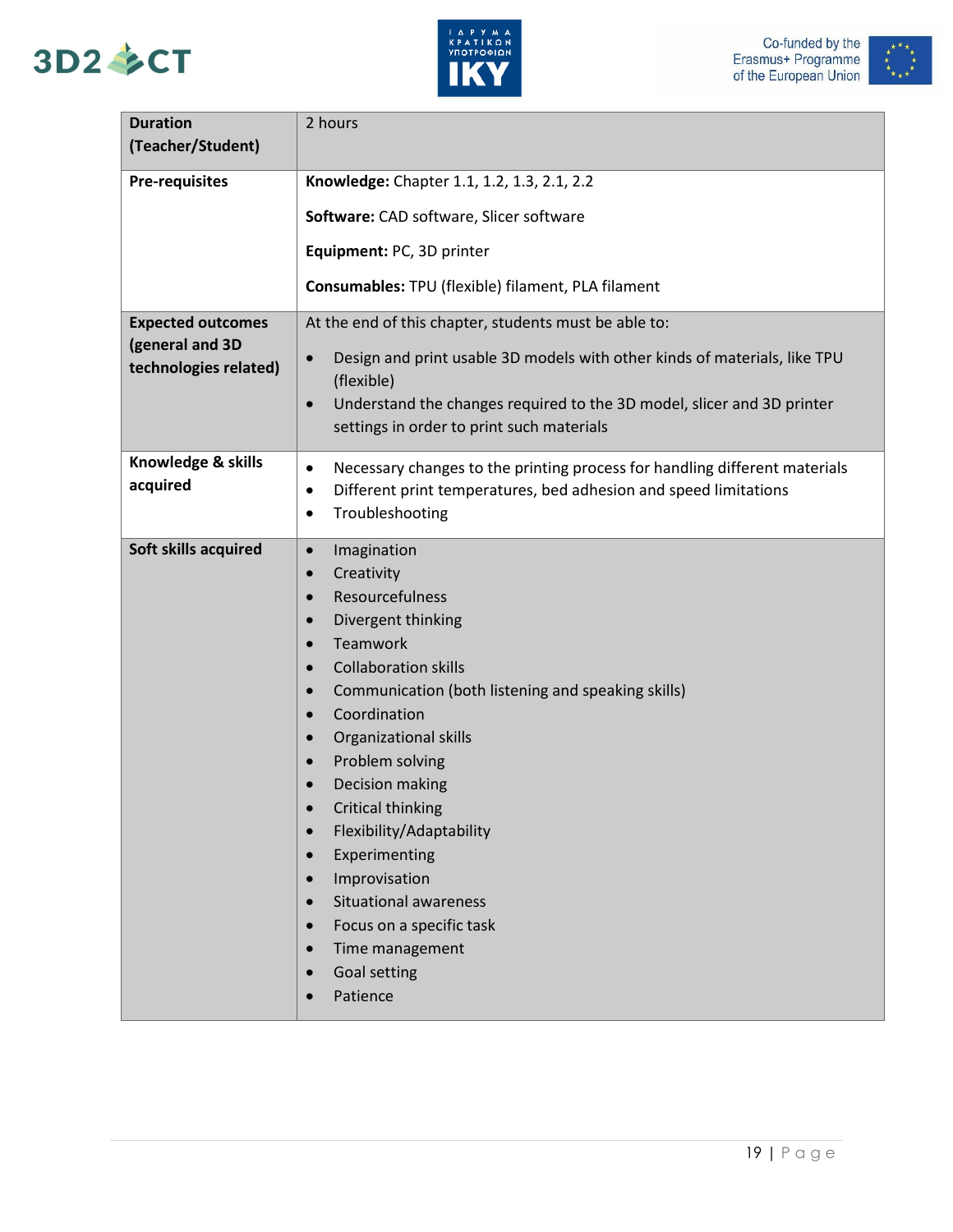